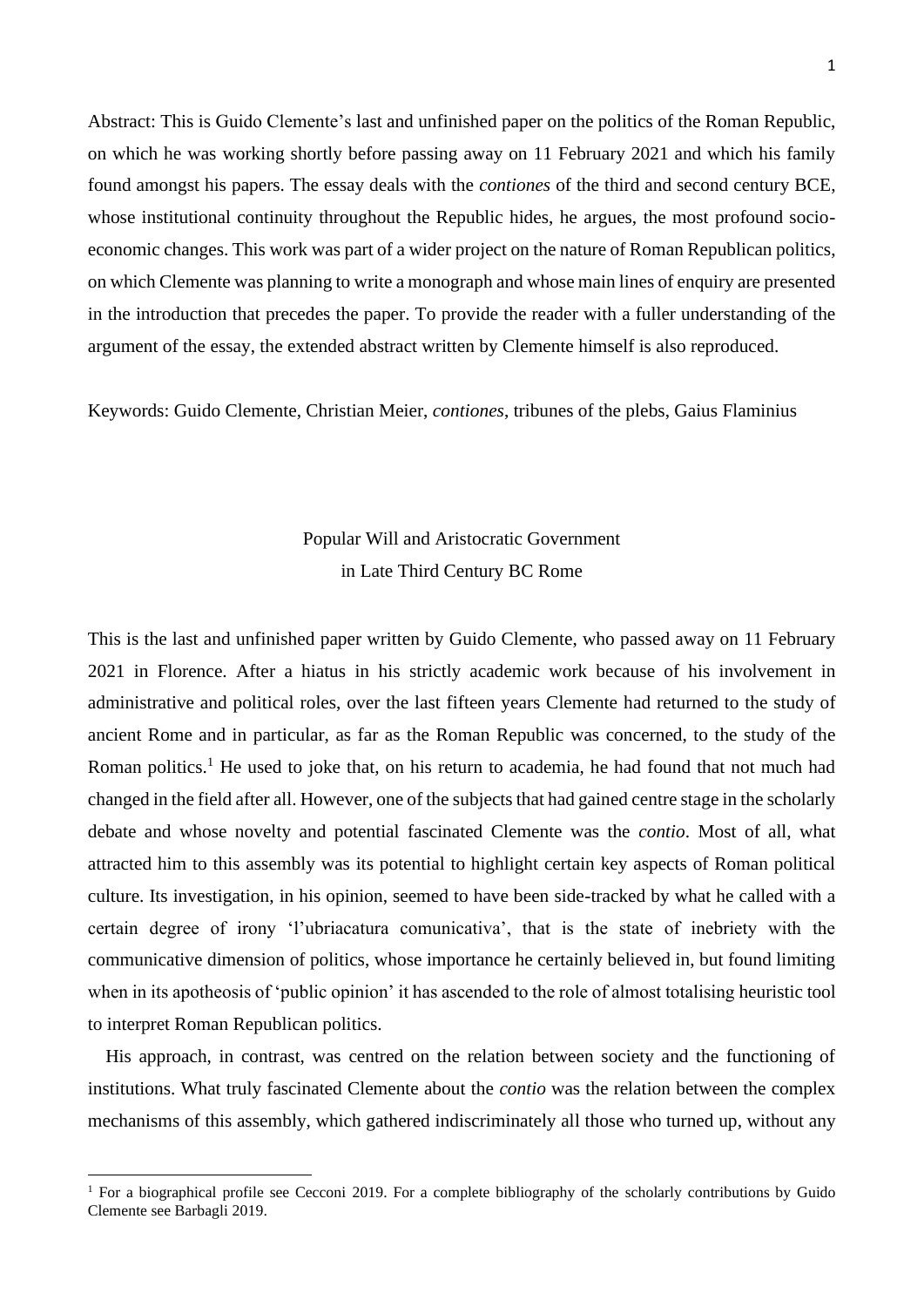internal subdivision, and the actual institutional structure of the *comitia* and *concilia*, which grouped only adult male citizens in specific units. The kernel of the issue, in his opinion, lied in understanding the relation between the *multitudo* that met in a *contio* and the institutions that transformed that indistinct mass into a *populus*. And to do that, it was essential, he emphasised, to take into account the chronological distinction between a period when there was still a certain correspondence between the *comitia* and the civic community, and a period when that correspondence was no longer there, especially after the Social War and the socio-economic changes of the previous century that had led to an acute process of urbanisation.

This was broadly the subject of the paper presented here, where Clemente had aimed to articulate for the first time his thoughts, which he intended to fully develop in a book on Roman politics that he had begun to scope. The external impetus to put them in writing was provided by his attendance at the conference 'A Community in Transition: Roman History, 200-134 BC', organised by Mattia Balbo and Federico Santangelo at the British School at Rome in January 2019.

Not adverse to the use of theoretical models, whose potential to develop very sophisticated analysis he praised, Clemente remained a staunch propounder of the close reading of the ancient evidence, which alone can bring into focus historical developments throughout time. He insisted on an approach that investigates Roman institutions in the context of the *longue durée* that would enable the uncovering of the differences across time and the unearthing of those deeper social and political changes that otherwise remain hidden from view by the continuity of the institutions. Overall, his position on the debate about the nature of the Roman political system gave centrality to the sociopolitical issues, which, in his opinion, mobilised the people, who were prepared to be involved in politics.

However, this work on the *contiones* of the third and second century BC aimed not so much at ascribing a specific constitutional label to Rome, but was rather part of a wider study on Roman politics, on which he had been working for the past couple of years. The true issue, he wrote, was: 'i Romani perché non hanno cambiato nulla quando tutto era cambiato?'.<sup>2</sup>

As we discussed together, his position was not that dissimilar from that of Christian Meier, with whom he shared the idea of the 'fluidity' of the institutions, which enabled the Senate, the true power in Rome, to interpret them to its own advantage, and, in Meier's opinion, to act with the people's consensus. However, although he shared the premises of this reading, especially its emphasis on the role of the *mos maiorum* and the laws, Clemente distanced himself from Meier's reading with regard to its consequences. In his opinion, the indeterminacy of the institutions does not support the Senate's interpretation of them, but rather determines the modalities of the conflicts, which take place, amongst

<sup>2</sup> In email correspondence with Valentina Arena, 6 February 2020.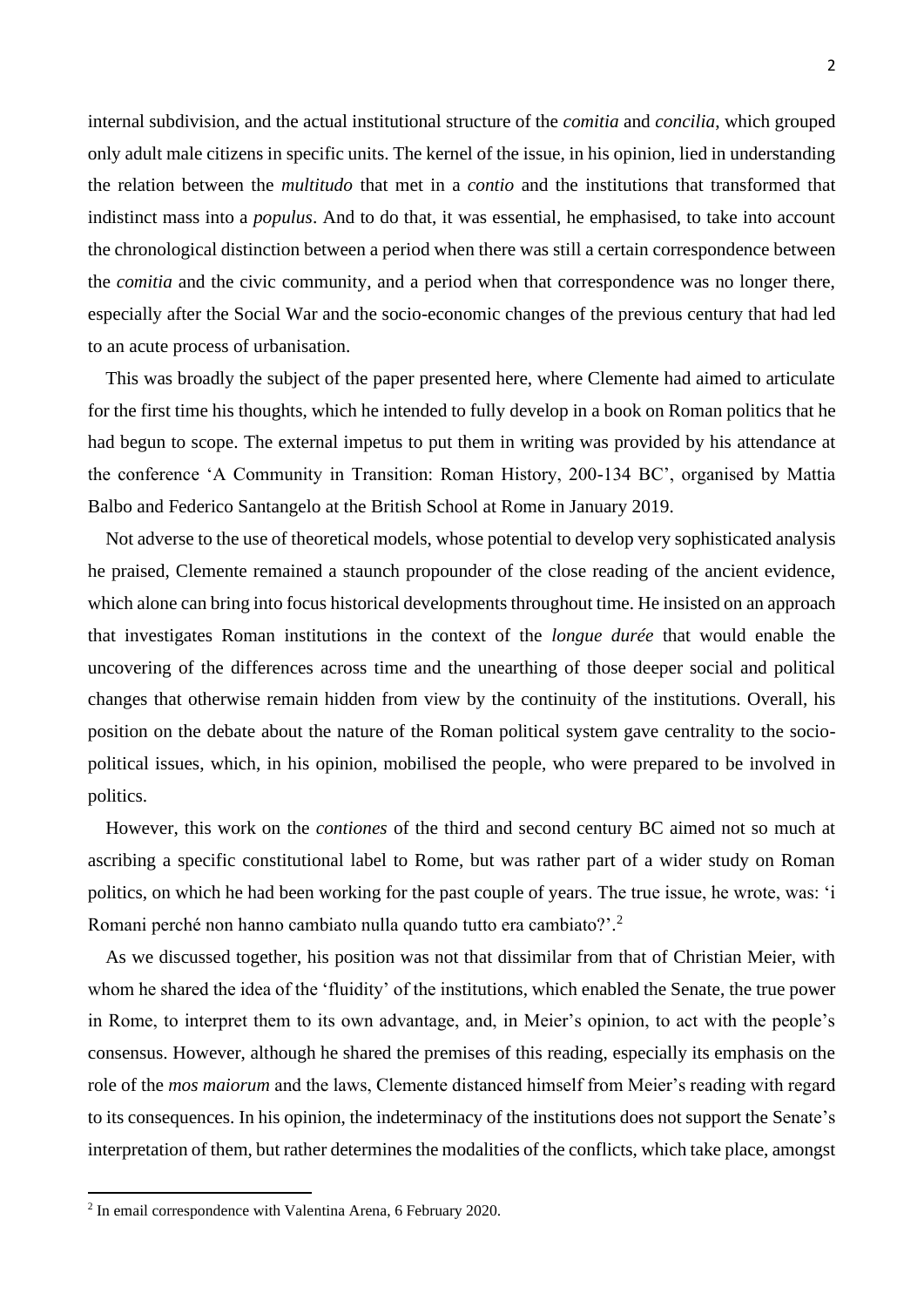other means, also through radically different interpretations of the *mos maiorum*, without, however, questioning its value, which remained for the Romans irreplaceable. The conflict was real, Clemente explains, and it could take place because it was compatible with the system, being formed throughout time by different political traditions in Rome. These differences are the expression of the various political stances of the elite and their related views of the *populus*, both in its institutional form (the assemblies) and as a social group opposed to the elite. In the political process, the people were the determining factor, but only if the tribunes of the plebs or the magistrates more generally decided to give it prominence. It follows that Clemente did not believe that the control of the elite, and of the Senate as its institutional expression, was the result of the weakness of the institutional system and of the elite's monopoly of political culture. Rather, he believed in the possibility of genuine conflicts caused by the weakness of the institutional arrangements and supported by the different, and all equally legitimate, political solutions and propositions. The great innovators of the Roman Republic, such as, for example, Tiberius Gracchus, Sertorius, Sulla, or Caesar, proposed and, at least, tried to implement radical alternatives; however, they did so by operating within the existing shared *mos*. Only in this sense did Clemente believe we could talk of the late Roman Republic as a crisis without alternatives.

A full understanding of the mechanisms of the *contio* was one of the essential steps, in Clemente's opinion, to understand its political culture and answer the question: why did the Romans not propose an alternative when it was clearly necessary to do so? This paper begins to sketch an answer to this central question.<sup>3</sup>

What follows here is an extended abstract, which should provide the reader with an overview of the whole argument that Guido Clemente would have put forward, had he had the chance to bring this paper to completion:

# *From Gaius Flaminius to Tiberius Gracchus: the People's Will in the Balance of Power*

The *contio* has been at the center of a rethink of the character of the Roman political system for some decades. Nobody disputes its importance in the political process, although there is an open discussion on its function. To some, it is the place where the consensus of the people, the groups outside the governing élite could be obtained; to others it is a ritual, like many performed by the ruling class to legitimate its continuous and unchallenged power. The monopoly of rhetoric by the senators gave them an advantage ensuring a strict cultural, and therefore political, control over the lower social groups. There is also a heated debate on the composition of the public that attended the *contiones*, on the numbers involved, and on their ability, and

<sup>&</sup>lt;sup>3</sup> I am very grateful to the heirs of Guido Clemente for sharing the typescript of this paper and authorising its publication, and to the Editors of *Politica Antica* for accepting it in a journal with which Clemente had an especially strong connection.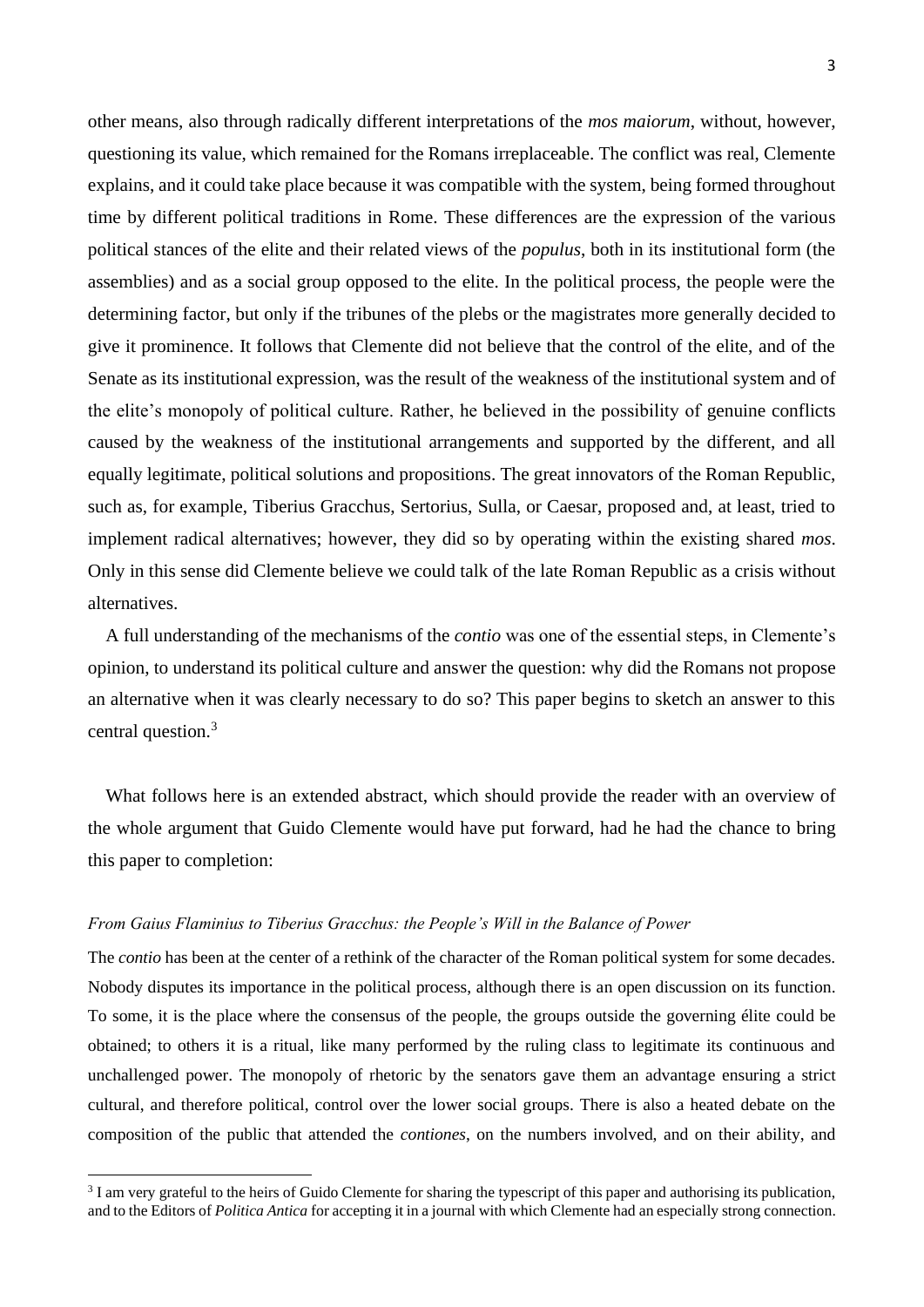interest, to understand the issues. In the end, was the *contio* yet another tool for the predominance of the élite, or the democratic feature of the Roman Republic? In fact, like for other institutions and practices in the Roman Republic, it is necessary to examine the development of the *contio*, its function in the different periods, and its impact on the political process.

It is quite clear that the *contiones* after the Gracchi, and the revival of the tribunate, played a very different role from the *contiones* of the previous century. We go from the emphasis on the problems of the Hannibalic War (levies, punishment of soldiers, debates on commands, etc.) to its aftermath, when apparently there was close collaboration between the tribunes and the Senate; consequently, in these decades, let us say from the end of the war to 133 BC, the *contio* did not represent a challenge to the élite, nor was the place where the people voiced an independent opinion, contrasting the *auctoritas senatus*, encouraged by politicians who had a popular agenda.

The picture outlined thus far has much to be recommended; the fact that in the first half of the second century BC there was a widespread consensus between the aristocracy and the people is undisputable; nonetheless, we need to nuance our views. The Roman institutions must be examined in light of the development of the Roman society. Periodization is crucial, since the continuity of the institutions in a changing world, at any given time, is the formal juridical framework, whose flexibility allows for very different functions in the concrete working of the political system.

The attendance of the *contiones* is an open problem, which must be addressed bearing in mind the profound difference between the population of Rome in the first century, our best-documented period, and the period between the third and the second. In this period, the *contiones* were called upon to solve serious problems of competence, correct exercise of power by the magistrates, disputes within the Senate or between magistrates and senate. Among the best-documented and most significant ones, in Livy's narrative, there is the *contio* in 184 BC, called upon to decide on the legitimacy of a candidacy to the praetorship against the will of the consul and the Senate (Livy 39.39); and the one in 171-170 BC on the discussion over the levy of the old centurions (Livy 42.32.6-8, 33). The general impression is that, while many laws were passed without serious disputes by the people, endorsed by the *auctoritas senatus* (*leges sumptuariae*, *de ambitu*, etc.), some issues were very sensitive, and raised a debate that was far from being a mere ritual. This period saw some of the toughest and most open debates on record: the controversy on the *lex Oppia*, the trials of the Scipiones, the dispute on the two Macedonian wars, and the closely related discussion on the Rhodians, the difficult procedure to grant Aemilius Paulus his triumph, the repeated pronouncements of the *contiones* on matters of procedure and on the correct interpretation of the *mos maiorum*, e.g. the exemption of the *flamen Dialis* from strict religious observance, show a picture in which the soldiers were crucial, or the people could express an opinion on matters related to the novelties in some practices, which were put forward by ambitious politicians; the *contiones* were in some cases the balancing element between individual political leaders and the Senate. Far from being passive, the people that took part in the *contiones* had a voice and a role. The imperialistic process, while it lasted, made the social issues less relevant, but what happened in the last decades of the second century BC had its roots in the previous years, when the people were a substantial feature of a complex political system.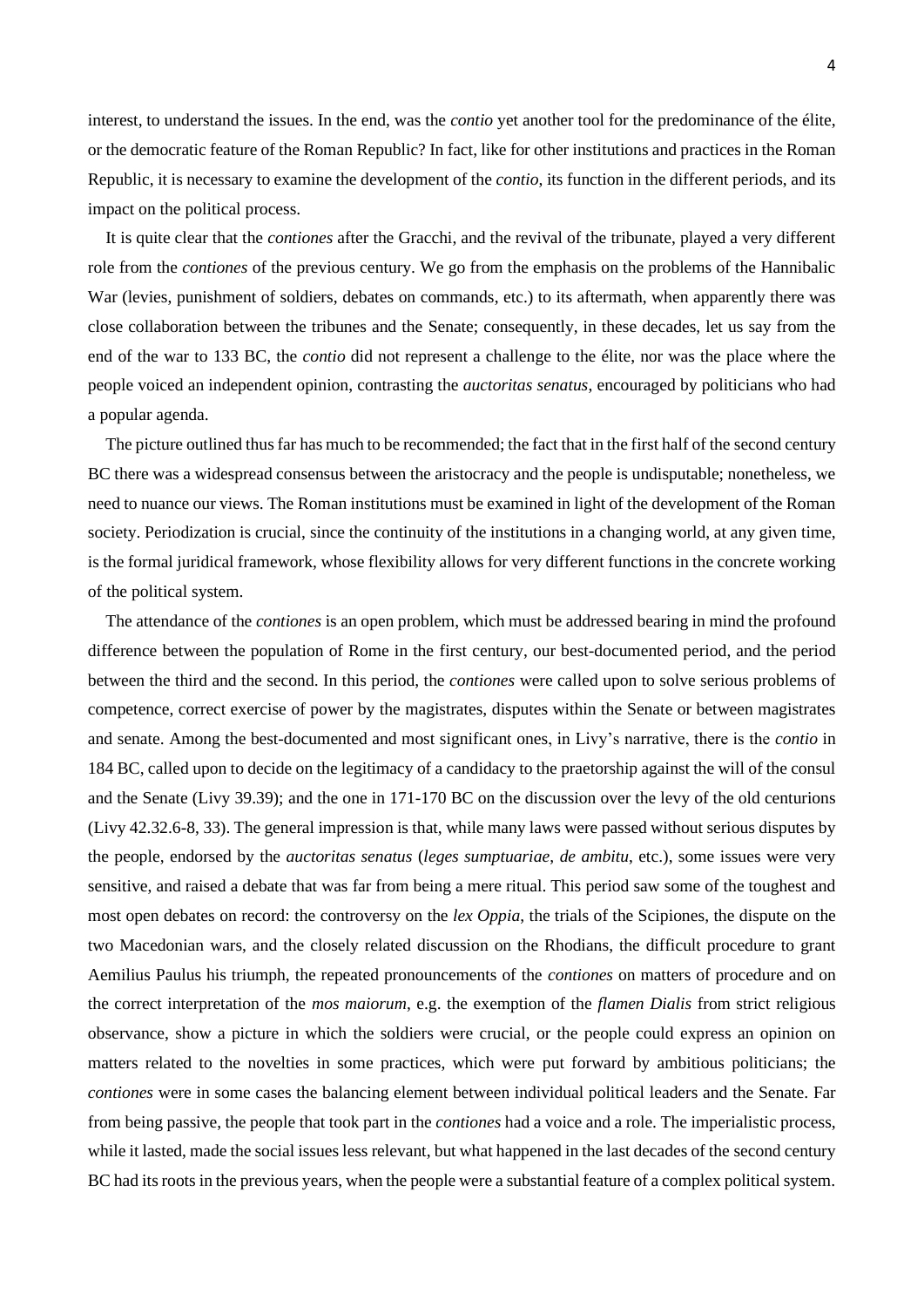\*\*\*

#### *The People's Will*

Polybius was struck by the extent of the power of the plebeian tribunes, who had to execute the will of the people. That was the reason why the Senate feared the people: they could decide on legislation, elections, and judicial matters. <sup>4</sup> Polybius was describing the democratic element in a balanced constitution, but he was not only theorizing. He was talking about his time, the mid-second century BC, when he experienced directly the workings of the Roman institutions, and could learn about them from his friends and interlocutors in Rome. He cited some examples of the great power of the people: one was the action of the tribune Gaius Flaminius in 232 BC, when he prevailed over the majority of the senators and made the popular assembly pass the *viritim* distribution of the *ager Gallicus*; this, Polybius observed, was the beginning of the corruption of the people, the beginning of demagoguery;<sup>5</sup> the Greek historian also hinted, at various stages, to other features of the popular will, which were rather peculiar to his eyes, such as the power to interfere with the patrimony of the senators, in an indirect reference to the *lex Claudia* of 218. 6

Polybius did not elaborate on the practical means through which the people were able to express their will. It is worth noticing, however, his emphasis on the role of the tribunes, who were bound to execute the people's will. This is, I think, the key to the understanding of a basic fact: the role of the tribunes was of course central, because the people formally had no power of initiative; but the tribunes had to make sure that they were carrying on what the people wanted, and eventually could decide. This is a fundamental feature of the system. The tribunate never lost its original character: its main task was to defend the people against the wrongs of the magistrates and the Senate, and to promote their *commoda*, among which the *libertas populi* was an indispensable feature, not negotiable. This role could be interpreted in various ways, it could be betrayed by individual tribunes, but it never lost its original character, its being *seditiosus* in the eyes of the more conservative

5

<sup>4</sup> Polyb. 6.16.

 $<sup>5</sup>$  Polyb. 2.21.</sup>

<sup>6</sup> Polyb. 6.16.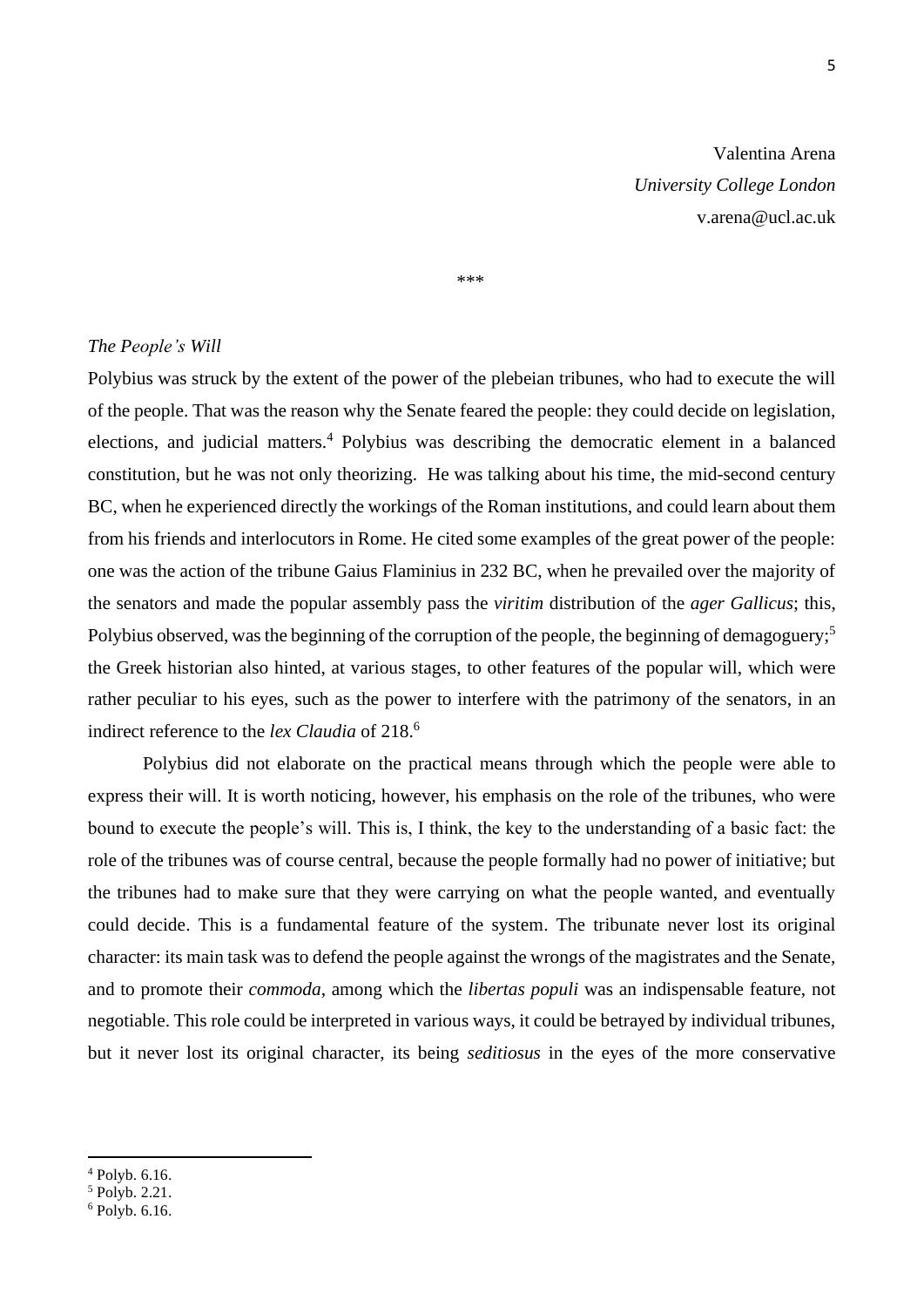aristocracy and the majority of the Senate; but, despite the biased interpretations of the oligarchy, this is what the tribunate was about, in the gradual establishment of the Republican institutions.<sup>7</sup>

This approach is the safest guide to the understanding of the workings of the political system in the second century BC. For a hundred years, from Gaius Flaminius to Tiberius Gracchus, politics in Rome did not know dramatic confrontations between the people, the Senate, and the magistrates; this has led some modern historians to define the second century before the Gracchi as a time of consensus. <sup>8</sup> Of course, in comparison with what happened after 133, we may consider it an idyllic time; and this is how the ideologically oriented ancient historians described it, making the tribunate of Tiberius Gracchus the moment of the undoing of *concordia* and the beginning of the crisis of the Republic. Nonetheless, if we go back to Polybius' remark, we must qualify this definition. We must consider that the political system worked differently according to the social structure. The institutions were ostensibly the same, albeit with some changes in their practical functioning, but they had to adapt themselves to the social and political relations at any given period. Thus, a periodization based on the concept of consensus vs confrontation, violence and civil strife tells us only part of the story. We need to examine the practical workings of the popular institutions, and the issues that mattered in the relations between the Roman institutions. It is essential to discuss what we know and do not know (which is unfortunately a very common feature of our evidence) on the *contio*, the *comitia* and the *concilia*, as well as the *tribuni plebis*, both in general terms and in the specific situation of the period from Gaius Flaminius to Tiberius Gracchus.

As we shall see, there are many instances of independent decisions on the part of the people, against the view of the Senate and the magistrates; the main problem is to try to understand how the people formed an opinion, and how the tribunes could perceive, if they did, where the public opinion was leaning.

#### *The* contio

The decision-making process in Republican Rome was far from simple. The very existence of meetings on virtually anything that happened in the *res publica*, prior to the assemblies that voted, creates a problem. The magistrates could call the people to these meetings, the *contiones*, for a variety of reasons. Frequently the reason was to inform, for example on the outcome of a battle, on decisions of the senate, on individual achievements, on events like a famine etc.; there was an impressive

<sup>7</sup> Clemente 2019.

<sup>8</sup> Bleicken 1955 was very influential, and was followed among others by Hiebel 2009; but see Angius 2018, 251-311 for a critique of this position; the elitist theories in their various declinations accept, from a different viewpoint, the idea of a consensus of the people. For a review of the historiography on the Republican political system cf. Clemente 2017 and 2018.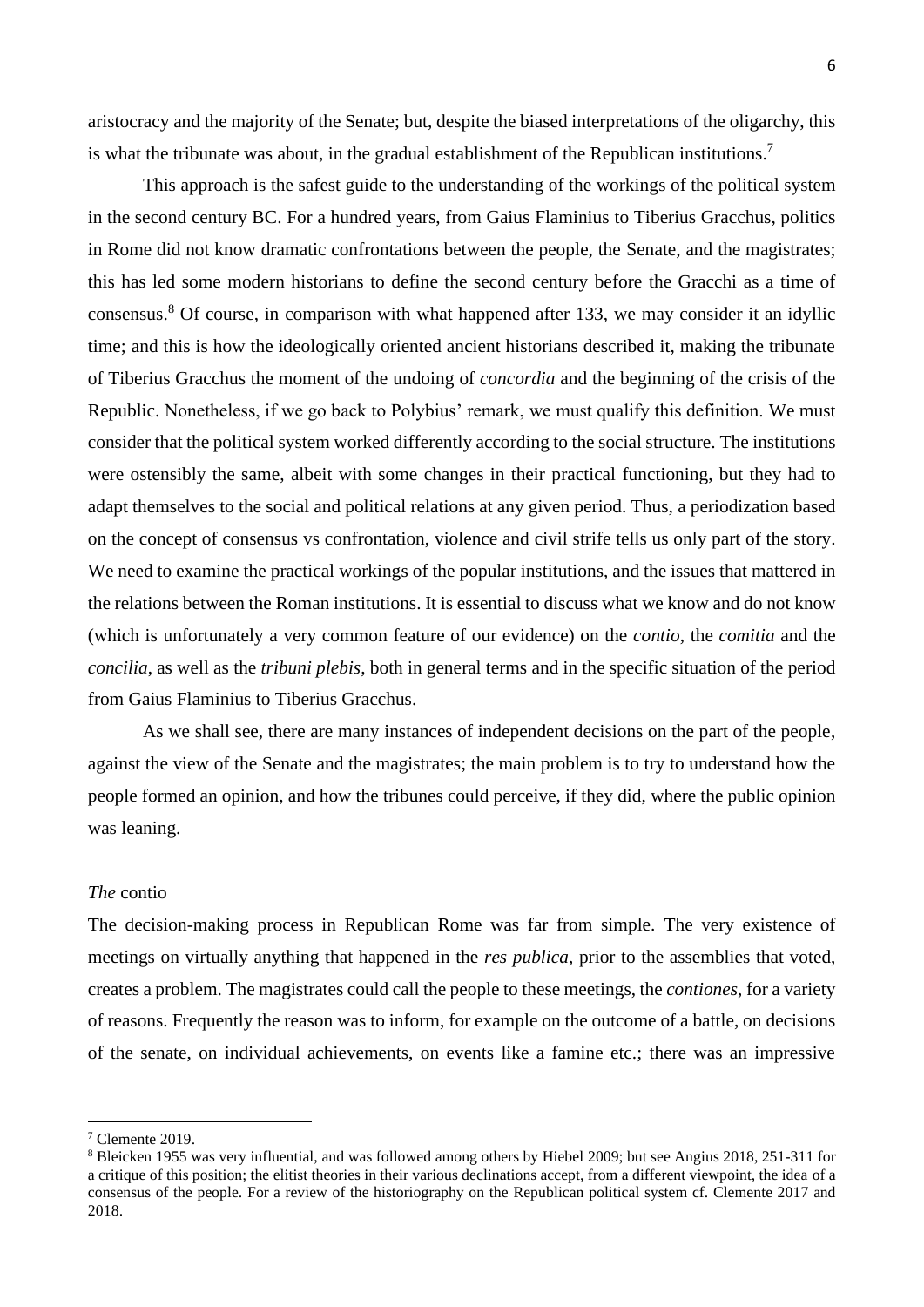amount of information, on almost anything, that the governing élite passed on. On these occasions, the people listened, and often made their opinion clear.<sup>9</sup>

Then there were the *contiones* which had to be called to make law proposals known, so that they could be discussed in subsequent *contiones* on established days; the judicial and electoral *contiones* also had to be convened according to established procedures; the people played a role in each one, in different ways.

The *contio* is often described as an informal gathering, as opposed to the *concilia* and the *comitia*, which voted. This is inaccurate; the *contiones* were meetings of the people that functioned according to specific and strict rules. Only the presiding magistrate, the one who had called the *contio*, could allow anyone present to speak; on proposals of laws there were *suasiones* and *dissuasiones*. Apparently it was possible for any private citizen to ask for the floor, but of course in the hierarchical Roman society the magistrates and former magistrates exercised an enormous influence. The speeches in favor or against a proposal were thus commonly given by members of the senatorial élite, called upon by the presiding magistrate. They had the knowledge and the prestige that the common citizen lacked. A very important feature, often underestimated, is the fact that a magistrate could call off a *contio* convened by another magistrate, but not a tribunician one; this marks out the popular nature of the *contiones* more than anything else, because it was a safeguard of the tribunician action. In the discussion of law proposals, as we know, there were several *contiones* called at fixed dates, over a *trinundinum.* <sup>10</sup> Finally, there was the *contio* that was called just before the meeting of the *concilia* or the *comitia*; here a final discussion took place, which afforded the opportunity for the tribunes to veto the proposal, or for others to seek to avoid a vote. The essential feature, which has not been generally noted, is the rather complicated relation between the *contio* preceding the *comitia* and the *comitia* themselves. In the *contio* there was no specific order in the way the citizens met (and possibly also some non-citizens, or slaves, or even women, since there was no control we know of in our sources); when the magistrate invited, on the spot, the people to *discedere* and to meet for the voting, the crowd did so by joining their voting units. It is very difficult to understand how this procedure could work; how could any magistrate who had proposed a law be sure that the people that gathered in the *contio* could form a majority in the *comitium*? The two assemblies were radically different from a formal standpoint: one met without any specific organization, while the other was conducted by the strict rules of voting by units. It seems reasonable to think that there may have been a certain amount of organization in bringing the people to the *contio*, especially on very important occasions; in any case, the tribunes, and the presiding magistrate, must have a good perception of the

<sup>9</sup> Hiebel 2009.

<sup>&</sup>lt;sup>10</sup> The period is uncertain: it ranges from 17 to 24 days, depending on how the counting is made.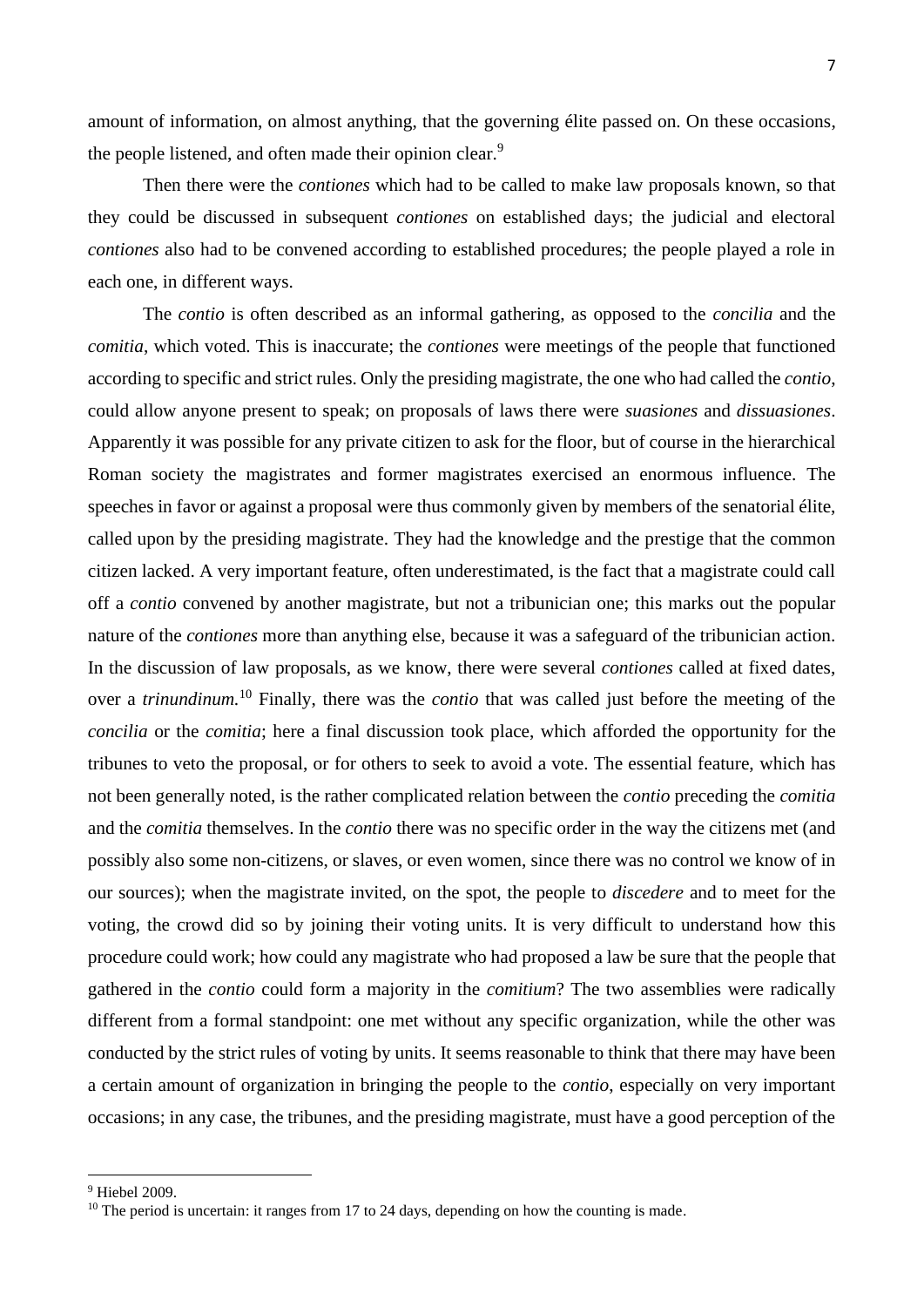feelings of the people, to take their decisions on going on or trying to stop the voting. This complicated procedure is, in my view, a very strong argument in favor of the importance of the *contio* as a place where the discussion of a law could make a difference, far from being a formality, or a ritual. In fact, why would the Romans devise such a complicated system, bound to get out of hand any moment, if they did not take discussion seriously? The mood of the people must be tested: this is what appears to be the aim of the procedure, and the magistrates had to have an opportunity to tune their actions according to what they perceived. Like other Republican institutions, an archaic procedure, devised for different purposes, was possibly kept alive and played a different role under new circumstances. It is enough to remember how the urban population changed over time.

We must bear this in mind, when we discuss the evidence for the proposals that the *contiones*  rejected, or the action of the tribunes regarding the veto; we shall come back to it below. The question is, then, of course, who attended the *contiones*, and then the *comitia.* <sup>11</sup> We must admit that we know very little, and that our information is unbalanced from the point of view of the chronology and the amount. Our sources are concentrated mostly in the first century BC, and largely come from Cicero. We tend to use these documents for the second century, but this creates a distorted perspective. The first century was characterized by violence, and by the active presence of an urban population, often described with contempt in the oligarchic sources as a mob; the urban population had increased and had changed deeply. In fact, we do not know how many in the population living in Rome were registered in the rural tribes, which still had the majority in the *concilia* and the *comitia*; the social composition of the citizen body had changed, after the enfranchisement of the Italians and the deep changes in the economy, and this had practical consequences on the *comitia centuriata*, already deeply changed by the lowering of the census for the *adsidui* in the second century BC.

In the second century, the citizen body was still more balanced. We have already mentioned the soldiers: they were a very important group, and had not become professionals. It would thus be wrong to interpret the little we know about the people's behavior in the second century and on the functioning of the popular institutions in light of what happened after the Gracchi. In the first century, some ideologically biased sources, notably Cicero, could argue that the mob was now master of the assemblies, but even then there was a *populus*, which met in the proper order in the *comitia*, and the problem goes back to the relationship between the *contio* and the assemblies.

*The* tribuni plebis

<sup>&</sup>lt;sup>11</sup> See Morstein-Marx 2004 and 2013, 29-47; Mouritsen 2001 and 2017 for a discussion of different views; the search for a *plebs contionalis* that attended the meetings, and its motivation to do so, is far from a conclusive answer. When our evidence allows for some less arbitrary hypothesis, it appears that specific groups, like the soldiers, had a vested interest in attending a *contio*, and more or less controlled it; but in most cases we are left in the dark.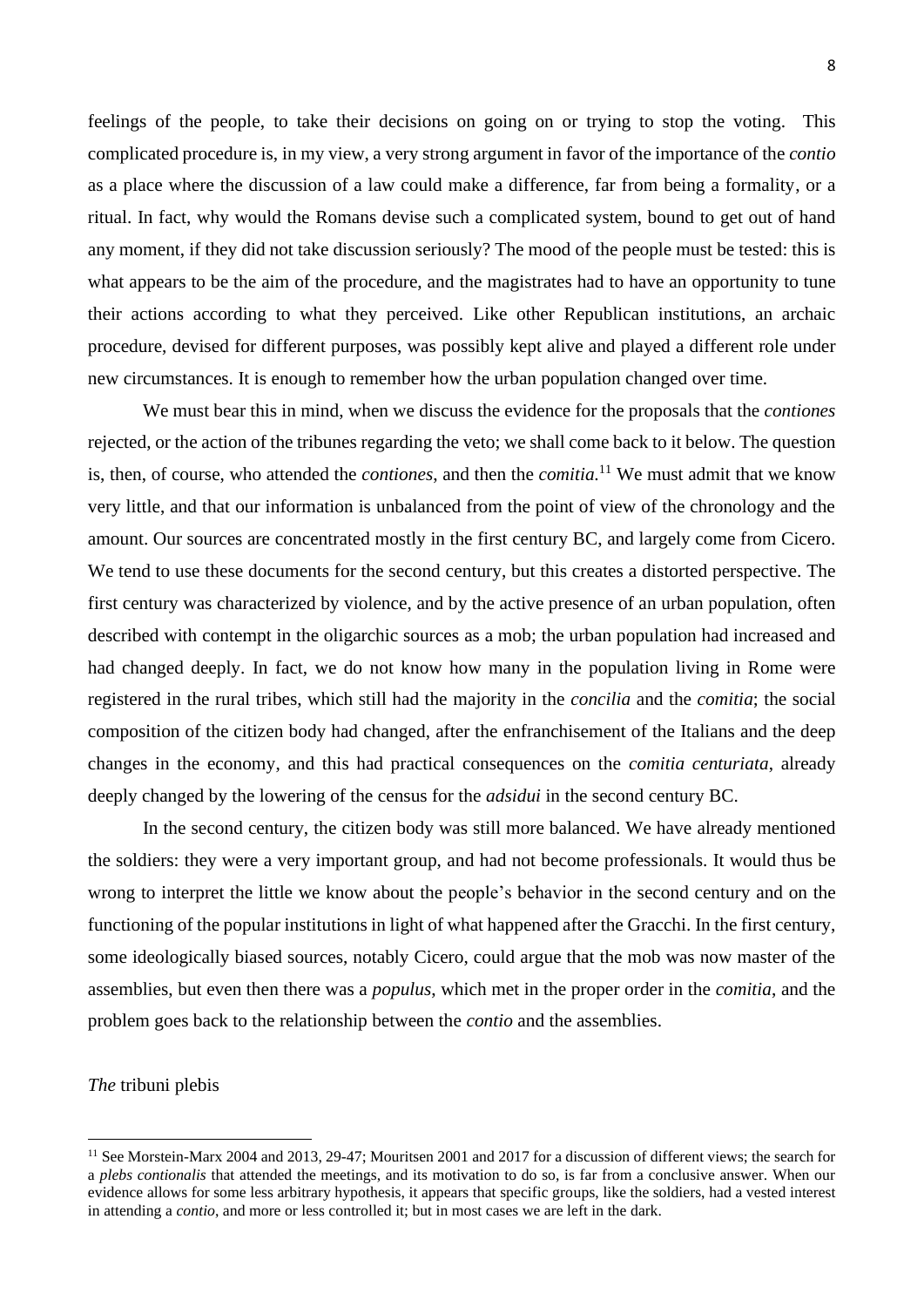The role of the *tribuni plebis* also poses difficult problems. Our evidence comes almost exclusively from the aristocratic tradition; we are thus informed about a limited number of cases, when the *tribuni*  opposed openly the Senate or the magistrates. The theory that views the second century as an age of cooperation considers these as exceptions, neither important nor upsetting.<sup>12</sup>

However, if we put together all the known episodes, the picture is different: there were many instances in which the tribune acted independently, and either won or gave up under pressure from their colleagues. These are not exceptions; they represent the normal working of the tribunate, at any time. The main difference from the time of the Gracchi on is the choice to theorize the power of the people as sovereign not only in principle (this has never been denied of course), but in the practical political action; the deposition of a tribune opposed to the will of the people is the striking novelty, not the different positions of individual tribunes in the college of ten.

We must consider that we know very few tribunes, and this lack of evidence is a serious shortcoming. We do not know enough about their background, and about their career; out of ten tribunes per year, very few are known to have had a career afterwards, and are mostly members of the aristocracy. This makes it not only impossible, but also dangerous to elaborate on the motives of the action of individual tribunes, and on the dynamics inside the college. We can certainly take Cicero at face value, when he says that he is confident that among ten people there must always be somebody who is sound of mind;<sup>13</sup> in his view, an ally of the oligarchy in the Senate, somebody who pursued a personal policy, opposed to the people, for whatever reason: ambition, agreements with specific groups, or genuine persuasion.

In the end, the best course is to consider again the constitutional perspective: the tribunes' role was defined by their origin and history, and they played it when they decided to oppose the Senate or the magistrates or both. A perfectly understandable and undisputed course of action, if only for obvious polemical purposes.

# *The Popular Assemblies*

The attendance of the *contiones* cannot be determined easily and once for all. What we can say based on the evidence is that participation varied, depending on the issues discussed, on the interest of the various groups to encourage and organize the participation of their supporters, on the willingness of the citizens to attend just to be there, to be part of the process.<sup>14</sup>

<sup>&</sup>lt;sup>12</sup> Bleicken 1955, 102-105 – but see the seminal paper of Taylor 1962.

<sup>13</sup> Cic. *Leg*. 3.10.24.

<sup>&</sup>lt;sup>14</sup> For the first century see e.g. Cic. *Mur*. 35-38, who elaborates on the *topos* of the volatility of the people, but also dwells on the practical consequences of the absence of the soldiers at the vote, and consequently on the prevalence of the vote of the people in Rome. This account can safely be applied to the second century as well*.*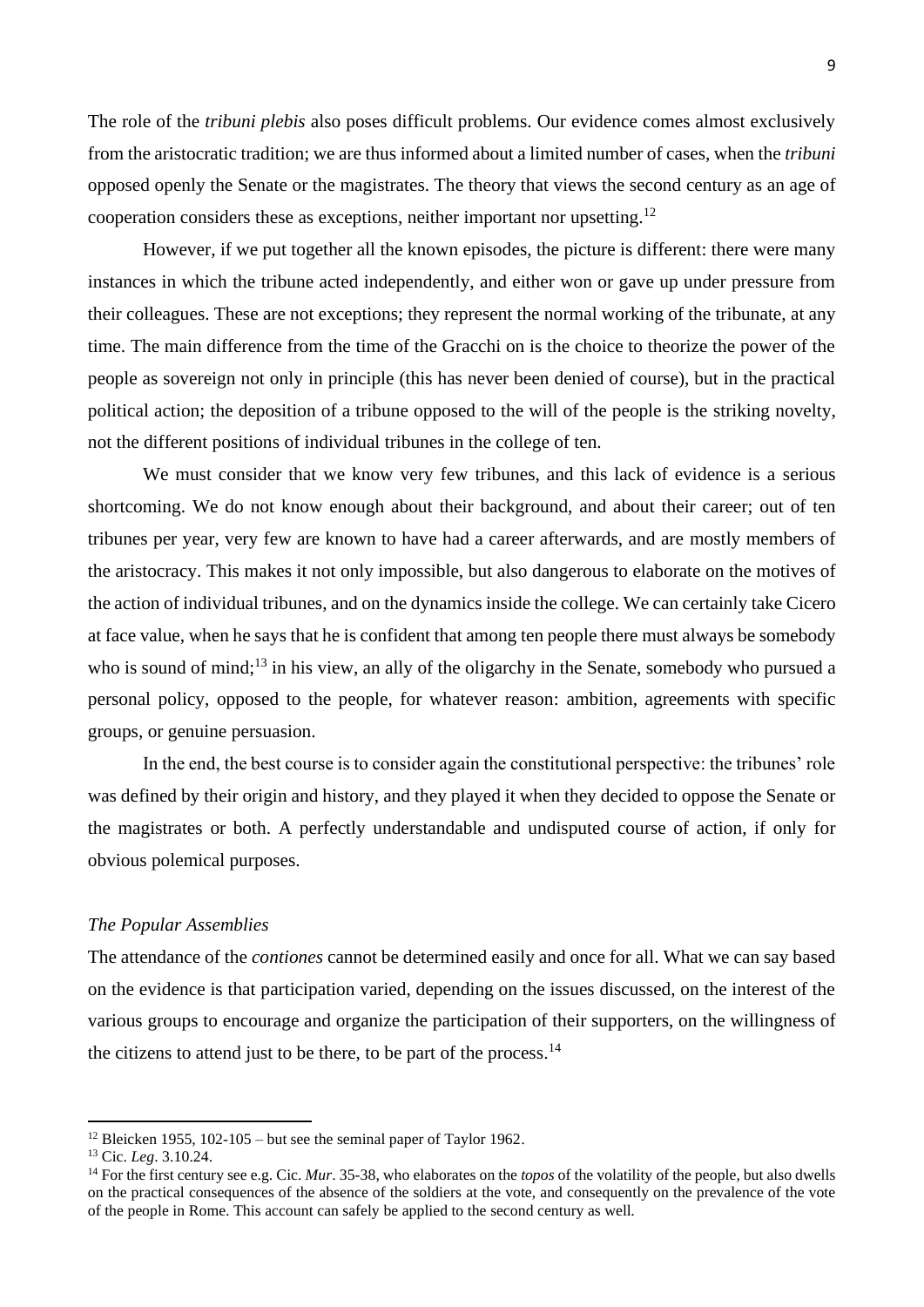The assemblies that met to vote were a very different matter. Their organization in units made the popular participation complicated and peculiar in many ways. In the *concilia* and *comitia tributa* of course the rural tribes had an enormous majority over the four urban ones. At the same time, we have no way of knowing how many citizens, present in Rome at the time of the voting were inscribed in which tribes. The tribal units were formed by people coming from very different situations, in wealth, political status, place of residence; their distribution in the various tribes cannot be determined with any certainty.<sup>15</sup> On the other hand, the system did not need huge participation, since the vote was valid regardless of the attendance in the single tribes. As a consequence, the relationship between the *contio* and the *comitia* is almost impossible to determine with any certainty.

How many people from the rural tribes attended the *contiones* during the *trinundinum*, and how many urban dwellers filled the same meetings? Nonetheless, in the end the citizens of the rural tribes decided, and the split was not as much between urban and rural population, given the numbers of the tribes, but between the rural tribes. The impression we get from Cicero (among others) of the mob infesting the *contiones* and the wise tribes in the *comitia* is polemical, and hardly close to what really happened.

# *From Gaius Flaminius to the End of the Punic War*

Gaius Flaminius became a convenient and easy target of the oligarchic manipulation of history after his disastrous defeat at the Lake Trasimene. He was blamed with all the stereotypes surrounding the *tribuni seditiosi*, the forerunners of the *populares*. This biased reconstruction, ideologically oriented, made him the villain of the story, including him in the gallery of bad *exempla*; but, if we assume this perspective, there is no reasonable explanation for his brilliant career, without any interruption, and the favor which the people, in the *contiones*, in the *comitia tributa* and *centuriata*, granted him approving his proposals and electing him to the highest magistracies.

In fact, he was probably not alone among the senators in his political action, nor was he proposing anything unlawful or revolutionary. <sup>16</sup> His proposal to distribute *viritim* the *ager Gallicus et Picenus* had of course noble precedents, starting with the territory of Veii and then with the distribution of the Sabine land by Manius Curius Dentatus.<sup>17</sup> What is interesting, from the point of view of the dynamics of the decision-making process and the role of the *contio*, is that our sources, though giving a negative color, show how relevant the discussion was. Flaminius was a good orator;

<sup>15</sup> Taylor 1960; 1966.

<sup>16</sup> Polyb. 2.21.7-8; Livy 21.63.2; Cic. *Leg*. 3.20. Fraccaro 1957 [1919], 191-205 has been very influential; cf. Gabba 1979, 159-163. Càssola 1962, 209-218, against Fraccaro, overplays the economic motives of the conflict between the Senate and Flaminius, according to his general view of an opposition between commercial and agrarian interests at this time. <sup>17</sup> Forni 1953; sources in Broughton, *MRR* I, 183-184.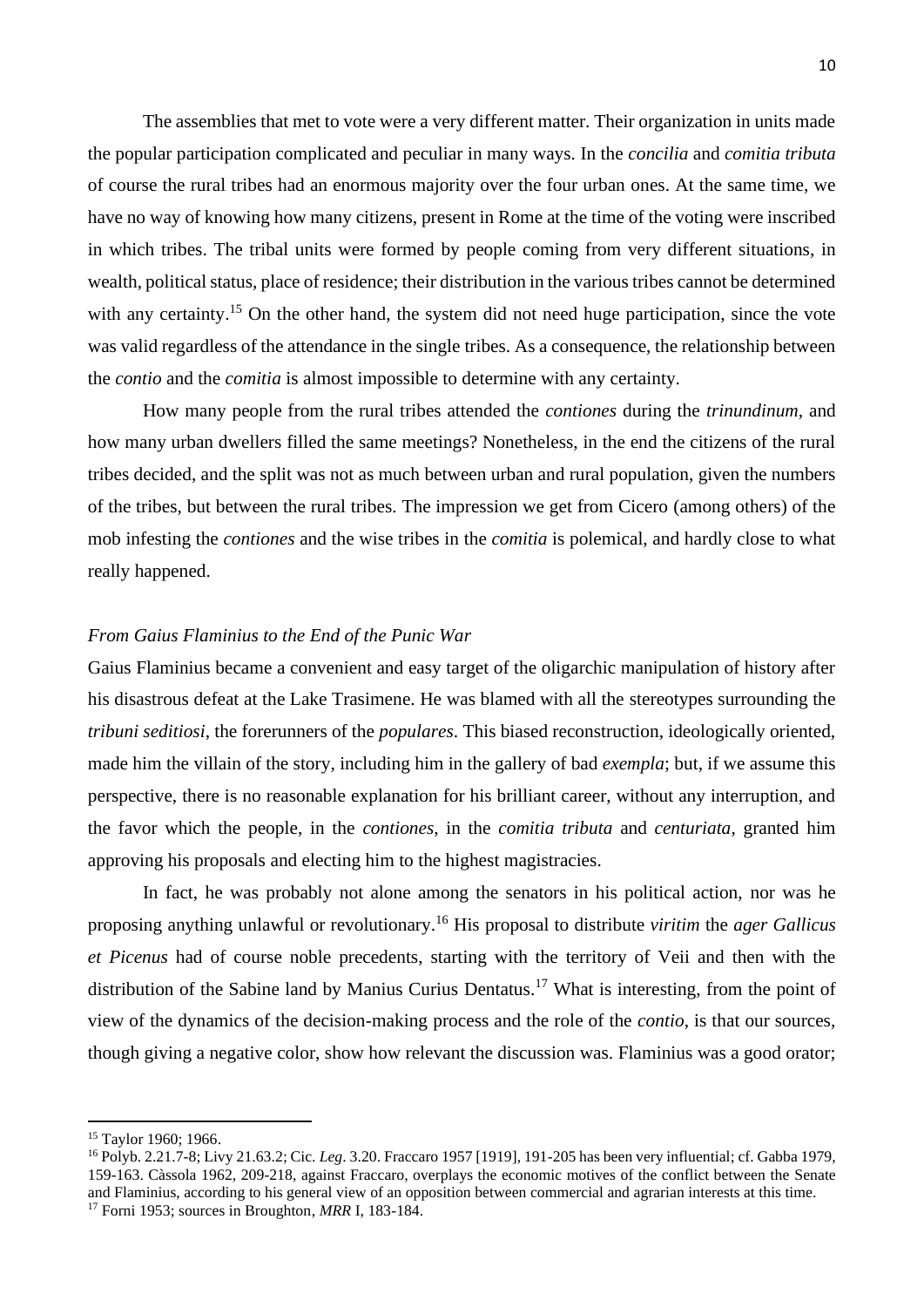Cicero says so in the *Brutus*; <sup>18</sup> his *suasio* must have been convincing, since even the dramatic and spectacular intervention of his father, pulling him away from the *rostra*, did not change the outcome of the final vote, delivered by the tribes immediately afterwards.<sup>19</sup>

There is no agreement on the crucial point: who attended the *contio*, and then the *comitia*? It is a safe assumption that the majority of the rural tribes should have been in favor; there were probably among the *tribules* many who had become poorer as a consequence of the long war; there was an influx of slave labor that made the small farmer less indispensable. However, none of these assumptions explains the abandonment of the policy of colonization to resume, after many years, the distribution *viritim*, more dangerous in distant territories and less comfortable for the individual settler. If we can explain, with a certain degree of probability, the opposition of the majority of the Senate, that did not want to weaken the structure of the city state, $20$  it is less easy to determine who was in favor and why. There is too much we do not know about the facts and the society of the time. We may note, though, that our evidence documents the willingness and ability of the people to express their opinion, under the guide of a *tribunus* who evidently was capable of interpreting their feelings, to the dismay of the majority of the senators, but with no real serious consequence on the career of the *tribunus* and, what is more important, on the functioning of the system.

This development proves that the political conflict may have been tough, but in the end if played within the rules was acceptable, as long as it did not irrevocably upset the political and social order. We must bear this in mind, since it is often a temptation to read the third or second century with the eyes of the Romans of the first, who had a different agenda and different preoccupations.

Flaminius, despite his activity as tribune, went on to become the first *praetor* to govern the newly created province of Sicily in 227, then consul in 223, when another clash with the Senate occurred: he had refused to go back to Rome giving up his command, because of bad omens, fought and defeated the Insubri, and was voted a triumph by the *concilia plebis*, against the will of the Senate. <sup>21</sup> Again, in 220 he was elected censor, and in 218 he was apparently the only *suasor* of the *lex Claudia*; according to Livy, his support of this *plebiscitum* favored his election to a second consulship. $^{22}$ 

The career of Flaminius shows a surprising continuous backing from both the tribal and the centuriate assembly. It also shows that the *suasiones* had a powerful effect in the decisions of the people, since Flaminius was able to prevail, virtually the only *suasor*, over the majority of the Senate on two different occasions, while enjoying the favor of the people in all the elections. The *lex Claudia*

<sup>21</sup> Livy 21.63.2.

<sup>18</sup> Cic. *Brut*. 57.

<sup>19</sup> Val. Max 5.4.5.

<sup>20</sup> See n. 13.

 $22$  Livy 21.63.3-6.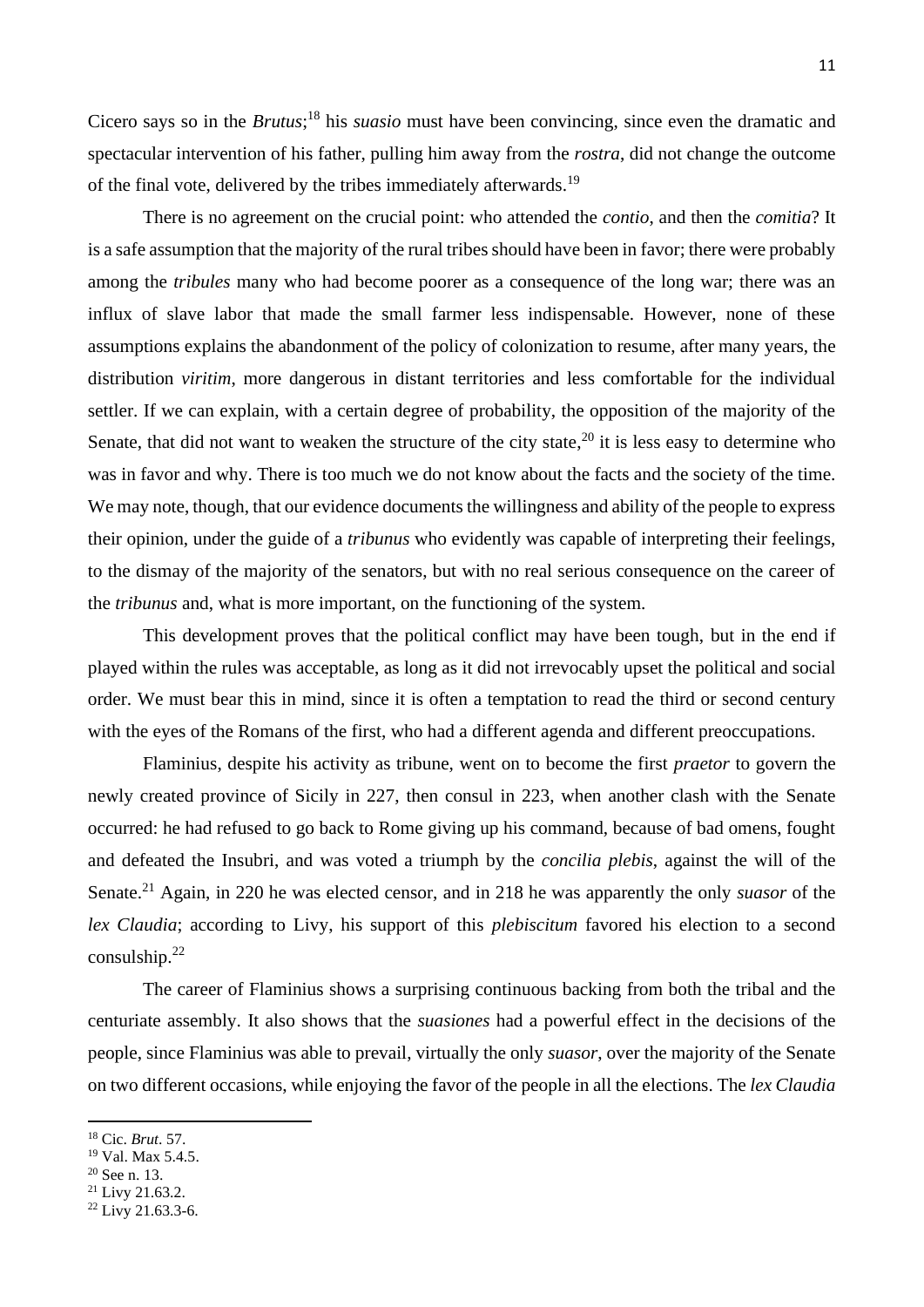may not have been as anti-senatorial as our main source, Livy, describes it.<sup>23</sup> Anyway, it must have been perceived as such by at least a group of senators. It is relevant to our assumption that the people in the *contio*, listening to the *suasio* of one of their favorites, voted once again independently, and against the opinion of the majority of the senatorial élite.

The Punic War that followed immediately afterwards witnessed a number of instances when the people acted in disagreement with the Senate and the leading magistrates. Of course, wartime was exceptional; the citizens under arms were under enormous pressure, and the *tribuni* performed fully their function, to protect them from arbitrary decisions of the magistrates and to control the power of the generals.

The events of 217 are instructive. <sup>24</sup> A *tribunus plebis*, Metilius, interpreting the opposition to the strategy of delay of the dictator Q. Fabius Maximus, proposed a *plebiscitum* to give the *magister equitum* M. Minucius Rufus equal power, appointing him dictator with Fabius. Livy's story is as usual colorful, but the substance is undisputable. The *suasio* of C. Terentius Varro, the future consul of 216, is mentioned as decisive, in the face of the reluctance of the people to take action against such a great man, despite their disapproval of his strategy. It is an instance of the existence of a real debate, which preceded the final decision; an unprecedented decision, and thus a very significant one.

Public opinion in times of war was oriented mostly by the soldiers, but the people took their decisions according to what they thought was their best interest. They listened to their magistrates, to the great men, but in the end they exercised a good amount of freedom. Metilius was probably an ally of Flaminius, the proponent of the *lex Metilia de fullonibus* backed by the same Flaminius;<sup>25</sup> this may add some additional explanation to what happened, and to the forming of a majority against the Senate, but it does not change the picture. It is impossible to explain the dramatic turn of events only in terms of factional struggle; there were issues, and they were what people decided about, without discounting the pressure that the aristocratic factions could exercise.

Terentius Varro, apparently, benefited from his support of the *plebiscitum* of Metilius, being elected to the consulship for the coming year. He was a new man, the son of a peddler, who opposed systematically the senatorial aristocracy and made his fortune from it. A tribune who was also a relative canvassed for him and won.<sup>26</sup> One of the arguments in favor of the interpretation of the *contiones* and *comitia* as a ritual to make the people feel part of the political process is that there is

 $^{23}$  Gabba 1988 [1981], 27-44; 1988 [1980], 105; Clemente 1983. I still think that Flaminius had experienced the dangers of the senatorial activity in the newly created provinces, related to the transportation of the taxes in kind; it was not as much a problem of economic competition, but of exposing the senatorial aristocracy to heavy losses and to inappropriate institutional activities, far from its traditional sphere; they could not, as an exclusive political class, perform as the *publicani* did.

<sup>24</sup> Polyb. 3.103-105; Livy 22.25-26; Plut. *Fab*. 7-9. Discussion in Niccolini 1934, 90-91; Broughton *MRR* I, 242-243.

<sup>25</sup> Plin. *NH* 35.197. See Niccolini 1934, 91.

<sup>26</sup> Livy 22.34.3-11.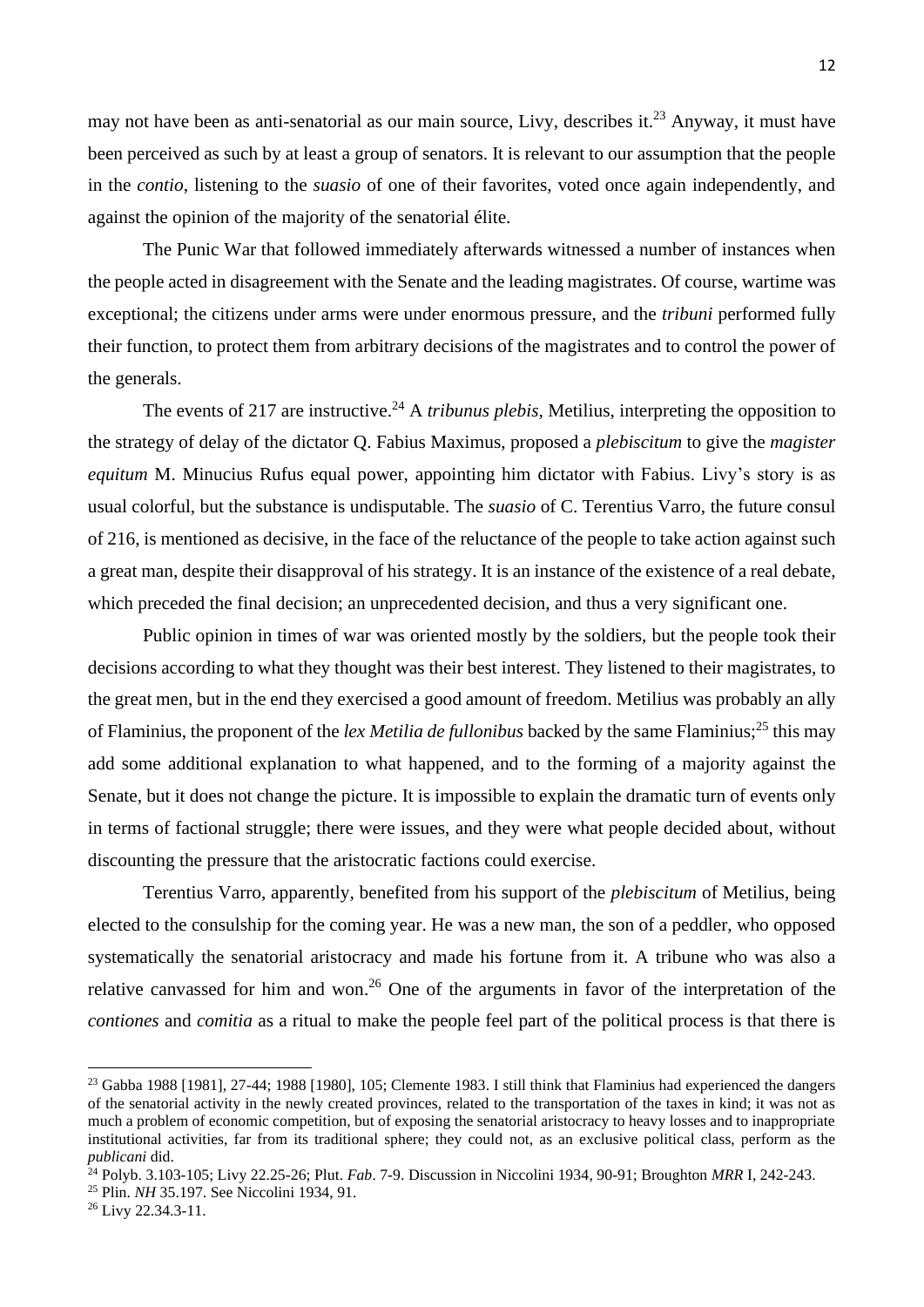virtually no electoral *contio* at which candidates talk about programs. The élite was in control, and the elections were only a struggle for power, without any real alternative as to different political proposals. This view more or less consciously considers the elections in republican Rome as similar to the ones in modern democracies. In the Roman system, the candidates to the major magistracies, the praetorship and the consulship, were of course known, since they had gone through the *cursus honorum*. They were few in number, and expected to run for office. The policy was not decided by a magistrate elected on a yearly basis, but was set in motion by the Senate and by the magistrates of the previous years. What had to be decided was who could execute those decisions, and here of course the power game was crucial; less so the ability to change course. These magistrates were supposed to enforce whatever had been decided. Of course a wartime election may have been conditioned by the need to choose a good general, but the candidate was normally judged by his previous performance in office, by his family, by his alliances. The individualistic nature of Republican politics did not ask for consistency in behavior; a politician could change his views, and that was acceptable. Only after the split due to the Gracchan tribunates politicians could be judged and classified according to their positions on various significant issues, but even then changing sides was normal and not sanctioned by the public opinion.

Thus, the *contiones* on elections, when we know about them (and that happens only in a few cases), concern basically the declaration of support for a candidate, not a discussion on programs, which would be useless. The tribunician intervention on the magistracies was one of the main fields of action; factional struggles, must be repeated, were most probably part of the game, but the sources emphasize other aspects, related to the observance of the *mos maiorum* in the electoral process. In 213 BC the *tribuni plebis* opposed the candidacy of Scipio, the future Africanus, to the curule aedileship, on the grounds of his age; he was in fact only 22 or  $23.^{27}$  The story told by Livy is instructive; Scipio spoke at the *contio*, arguing that the popular will overcame the problem of his age; the people reacted with such enthusiasm that, when the *contio* was dissolved and ordered to meet for the voting, the *tribuni* desisted from their opposition. Although we must account for Livy's embellishment of the story, it is worth noting that once again the mood of the people, clearly voiced in the *contio*, defined the decision of the *tribuni*. Livy clearly takes for granted that this is what could happen normally.

Yet another example of the attitude of the people, eager to make their voice heard for the conduct of the war, was, in 211, the pressure exercised in the *contio* for the third *inquisitio* of the *praetor* who had lost his army the previous year, against Hannibal. <sup>28</sup> They forced the *tribunus plebis*,

 $27$  Livy 25.2.6-8.

<sup>&</sup>lt;sup>28</sup> Livy 26.2-3; Broughton *MRR* I, 271 n. 2 argues effectively in favor of the reliability of Livy's account.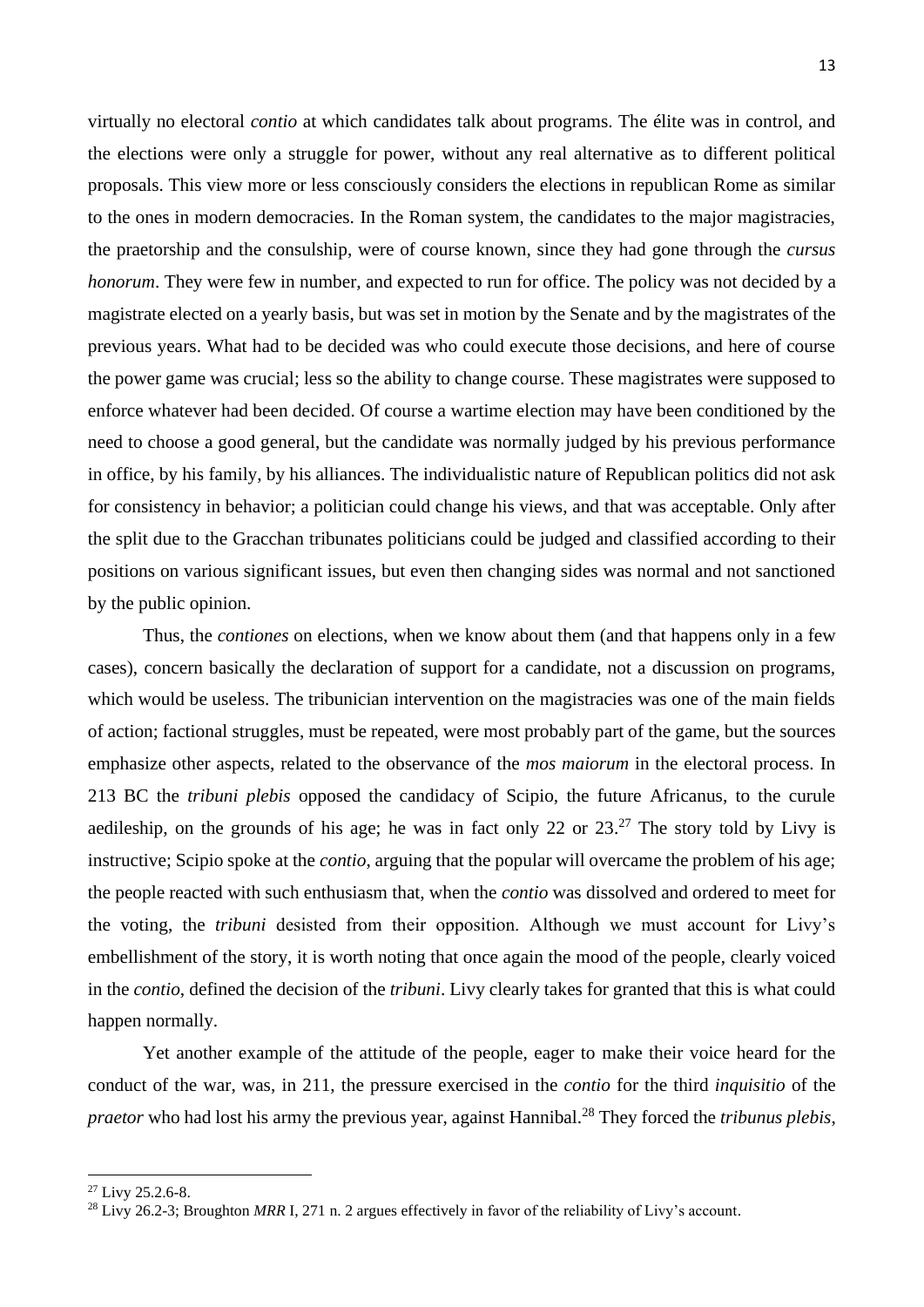the accuser, to transform the charge from one punished with a *multa* to *perduellio*. The relationship between the *tribuni* and the people appears to be rather open to negotiation, confirming the remark of Polybius quoted above.

Yet another striking episode is revealing of the importance of the *contiones* in the decisionmaking process: in 209 a *tribunus plebis*, C. Publicius Bibulus, held many *contiones* accusing Marcellus for his conduct of the war, and proposing to abrogate his *imperium.* <sup>29</sup> Marcellus was able to turn the people in his favor, and the proposal was rejected; from Livy it seems clear that there was a vote (*rogatio… de imperio eius abrogando antiquaretur*); this implies that the *tribunus* was willing to take the risk, and the outcome was not certain in his view. Livy's remark that the *contio* was held *ingenti concursu plebisque et omnium ordinum* is also significant; there was no *plebs contionalis* regularly attending the assemblies at the time, but attendance was determined by the issue under discussion.

† GUIDO CLEMENTE

*Università di Firenze*

## *Bibliography*

Angius, A., *La repubblica delle opinioni. Informazione politica e partecipazione popolare a Roma fra il II e il I secolo a.C.,* Florence 2018.

Barbagli, N., *Bibliografia di Guido Clemente,* in G. A. Cecconi, A. Marcone, R. Lizzi (eds.), *The Past as Present: Essays in Honour of Guido Clemente*, Turnhout 2019, pp. 27-40.

Bleicken, J., *Das Volkstribunat der klassischen Republik. Studien zu seiner Entwicklung zwischen 287 und 133 v. Chr.*, Munich 1955.

Broughton, T.R.S., *The Magistrates of the Roman Republic* [*MRR*]*,* 3 voll., New York 1951-1986.

Càssola, F., *I gruppi politici romani nel III secolo a.C.,* Trieste 1962.

Cecconi, G. A., *Un profilo di Guido Clemente,* in G. A. Cecconi, A. Marcone, R. Lizzi (eds.), *The Past as Present: Essays in Honour of Guido Clemente*, Turnhout 2019, pp. 17-25.

Clemente, G., *Il plebiscito Claudio e le classi dirigenti romane nell'età dell'imperialismo*, «Ktèma» 1983, 8, pp. 253-259.

Clemente, G., *La politica nella repubblica romana: attualità di un dibattito storiografico*, «PA» 2017, 7, pp. 139-157.

<sup>29</sup> Livy 27.20.9-13; 21.1-5. See Niccolini 1934, 98-100.